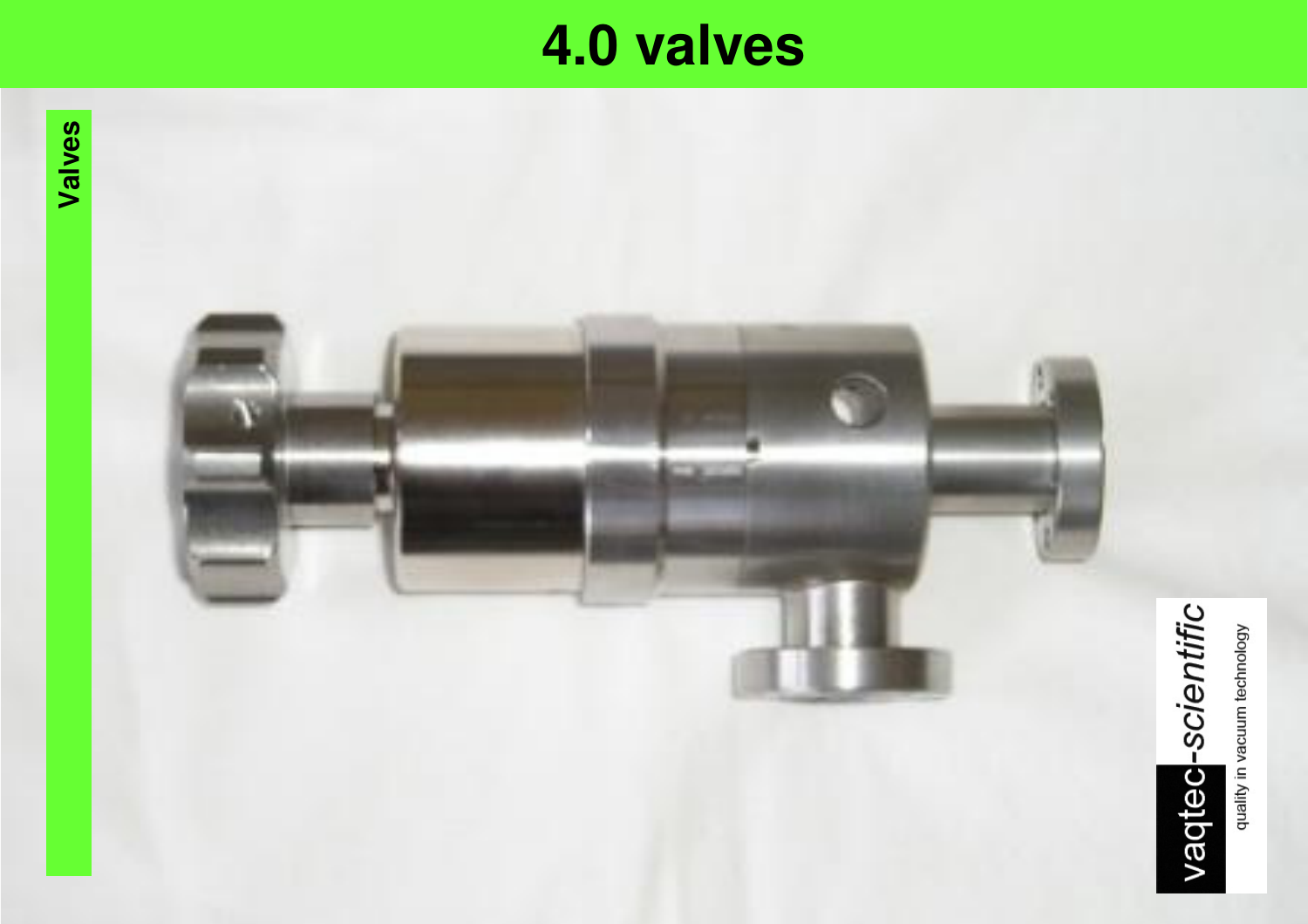# **4.0 Index**

| · Gate valves           | $2 - 3$ |
|-------------------------|---------|
| · Angle valves          | 4       |
| · In-Line valves        | 5       |
| · All-Metal valves      | 6       |
| • Precision Leak valves | 7       |
| • Bottle gas valve      | 8       |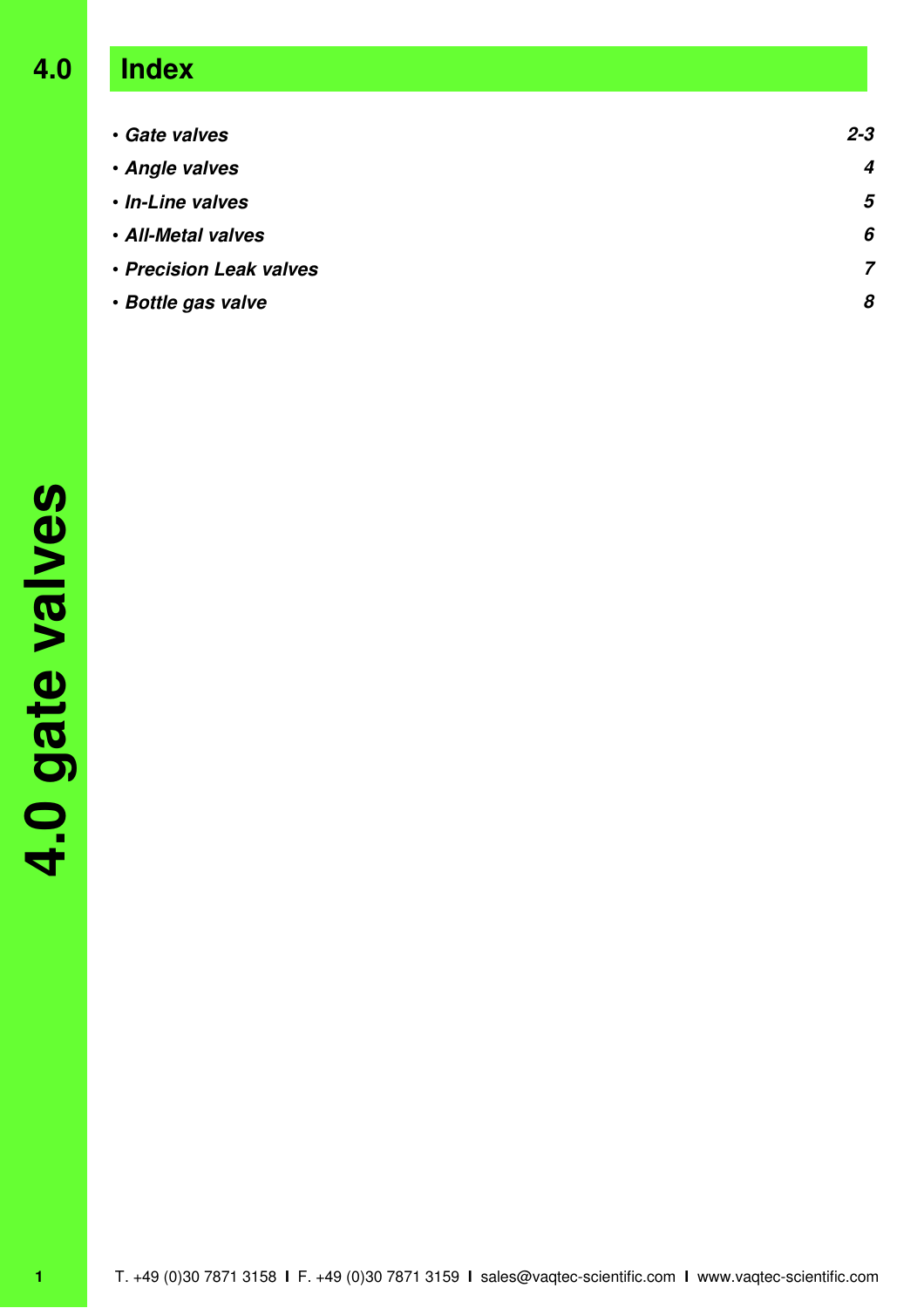# Gate Valves 4.1

### **Description**

Our gate valve is manufactured carefully for a long lifetime use. The body is made up out of electropolished stainless steel (in- and outside), the linear actuation is driven by AM-350 welded bellows. All standard flange styles CF, KF, LF and ISO-K are available, flange sizes vary from DN16 to DN200. Manual and pneumatic driven versions are possible.

The supplied versions show metric flange sizes, US style versions are possible on request. As a standard solenoid applies a DC 24V version, please ask us for further solutions.

Gate valves with a copper bonnet seal are rated to < 2x  $10^{-10}$  mbar, max. bake out temperature is 200 °C in open position. Gate valves with a Viton bonnet sealing are rated to  $\langle 2 \times 10^{-9}$  mbar with a max. bake out temperature of 150°C in open position. As an option microswitch position indicator can be provided. The closing disc of our gate valve is Viton sealed.



# **UHV Gate Valves CF style flanges Copper bonnet seal**

| <b>Type</b>  | <b>Description</b>                    | <b>Part Number</b> |
|--------------|---------------------------------------|--------------------|
| CF40         | UHV GATE VALVE MANUAL METRIC          | 4-GV-1010          |
| CF63         | UHV GATE VALVE MANUAL METRIC          | 4-GV-7010          |
| CF100        | UHV GATE VALVE MANUAL METRIC          | 4-GV-1510          |
| CF160        | UHV GATE VALVE MANUAL METRIC          | 4-GV-5110          |
| <b>CF200</b> | UHV GATE VALVE MANUAL METRIC          | 4-GV-3210          |
| CF250        | UHV GATE VALVE MANUAL METRIC          | 4-GV-1310          |
| CF355        | UHV GATE VALVE MANUAL METRIC          | 4-GV-9310          |
| CF40         | UHV GATE VALVE PNEUMATIC METRIC 24VDC | 4-GV-2010          |
| CF63         | UHV GATE VALVE PNEUMATIC METRIC 24VDC | 4-GV-8010          |
| CF100        | UHV GATE VALVE PNEUMATIC METRIC 24VDC | 4-GV-2510          |
| CF160        | UHV GATE VALVE PNEUMATIC METRIC 24VDC | 4-GV-6110          |
| <b>CF200</b> | UHV GATE VALVE PNEUMATIC METRIC 24VDC | 4-GV-4210          |
| CF250        | UHV GATE VALVE PNEUMATIC METRIC 24VDC | 4-GV-2310          |
| CF355        | UHV GATE VALVE PNEUMATIC METRIC 24VDC | 4-GV-0410          |

# **4.1 gate valves** 1.1 gate valves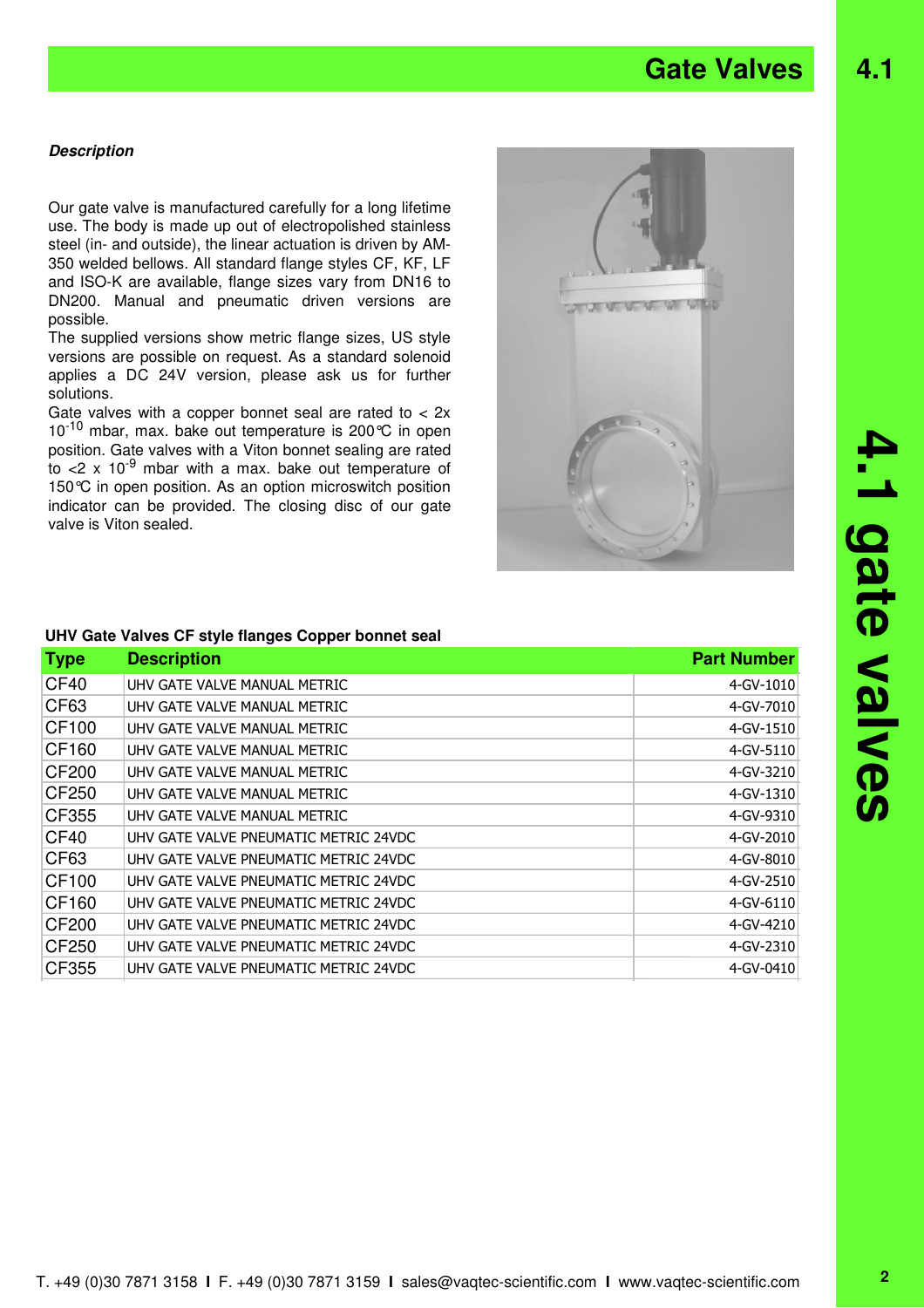# **4.1 Gate Valves**

### **HV Gate Valves CF flange type Viton bonnet seal**

| <b>Type</b>  | <b>Description</b>                   | <b>Part Number</b> |
|--------------|--------------------------------------|--------------------|
| CF40         | HV GATE VALVE MANUAL METRIC          | 4-GV-3010          |
| CF63         | HV GATE VALVE MANUAL METRIC          | 4-GV-9010          |
| CF100        | HV GATE VALVE MANUAL METRIC          | 4-GV-3510          |
| CF160        | HV GATE VALVE MANUAL METRIC          | 4-GV-7110          |
| <b>CF200</b> | HV GATE VALVE MANUAL METRIC          | 4-GV-5210          |
| CF250        | HV GATE VALVE MANUAL METRIC          | 4-GV-3310          |
| CF355        | HV GATE VALVE MANUAL METRIC          | 4-GV-1410          |
| CF40         | HV GATE VALVE PNEUMATIC METRIC 24VDC | 4-GV-4010          |
| CF63         | HV GATE VALVE PNEUMATIC METRIC 24VDC | 4-GV-0110          |
| CF100        | HV GATE VALVE PNEUMATIC METRIC 24VDC | 4-GV-4510          |
| CF160        | HV GATE VALVE PNEUMATIC METRIC 24VDC | 4-GV-8110          |
| CF200        | HV GATE VALVE PNEUMATIC METRIC 24VDC | 4-GV-6210          |
| CF250        | HV GATE VALVE PNEUMATIC METRIC 24VDC | 4-GV-4310          |
| CF355        | HV GATE VALVE PNEUMATIC METRIC 24VDC | 4-GV-2410          |

### **HV Gate Valves KF and LF clamp style flange Viton bonnet seal**

| <b>Type</b>  | <b>Description</b>            | <b>Part Number</b> |
|--------------|-------------------------------|--------------------|
| <b>KF40</b>  | HV GATE VALVE MANUAL          | 4-GV-5010          |
| <b>KF50</b>  | HV GATE VALVE MANUAL          | 4-GV-9540          |
| LF63         | HV GATE VALVE MANUAL          | 4-GV-3110          |
| LF100        | HV GATE VALVE MANUAL          | 4-GV-7510          |
| LF160        | HV GATE VALVE MANUAL          | 4-GV-1210          |
| <b>LF200</b> | HV GATE VALVE MANUAL          | 4-GV-9210          |
| LF250        | HV GATE VALVE MANUAL          | 4-GV-7310          |
| LF320        | HV GATE VALVE MANUAL          | 4-GV-5410          |
| <b>KF40</b>  | HV GATE VALVE PNEUMATIC 24VDC | 4-GV-6010          |
| <b>KF50</b>  | HV GATE VALVE PNEUMATIC 24VDC | 4-GV-0640          |
| LF63         | HV GATE VALVE PNEUMATIC 24VDC | 4-GV-4110          |
| LF100        | HV GATE VALVE PNEUMATIC 24VDC | 4-GV-8510          |
| LF160        | HV GATE VALVE PNEUMATIC 24VDC | 4-GV-2210          |
| LF200        | HV GATE VALVE PNEUMATIC 24VDC | 4-GV-0310          |
| LF250        | HV GATE VALVE PNEUMATIC 24VDC | 4-GV-8310          |
| LF320        | HV GATE VALVE PNEUMATIC 24VDC | 4-GV-6410          |

### **HV Gate Valves KF and LF bolted style flange Viton bonnet seal**

| <b>Type</b>  | <b>Description</b>                   | <b>Part Number</b> |
|--------------|--------------------------------------|--------------------|
| <b>LF63</b>  | HV GATE VALVE MANANUAL METRIC        | 4-GV-1110          |
| LF100        | HV GATE VALVE MANANUAL METRIC        | 4-GV-5510          |
| LF160        | HV GATE VALVE MANANUAL METRIC        | 4-GV-9110          |
| <b>LF200</b> | HV GATE VALVE MANANUAL METRIC        | 4-GV-7210          |
| LF250        | HV GATE VALVE MANANUAL METRIC        | 4-GV-5310          |
| LF320        | HV GATE VALVE MANANUAL METRIC        | 4-GV-3410          |
| LF63         | HV GATE VALVE PNEUMATIC METRIC 24VDC | 4-GV-2110          |
| LF100        | HV GATE VALVE PNEUMATIC METRIC 24VDC | 4-GV-6510          |
| LF160        | HV GATE VALVE PNEUMATIC METRIC 24VDC | 4-GV-0210          |
| LF200        | HV GATE VALVE PNEUMATIC METRIC 24VDC | 4-GV-8210          |
| LF250        | HV GATE VALVE PNEUMATIC METRIC 24VDC | 4-GV-6310          |
| LF320        | HV GATE VALVE PNEUMATIC METRIC 24VDC | 4-GV-4410          |

T. +49 (0)30 7871 3158 **I** F. +49 (0)30 7871 3159 **I** sales@vaqtec-scientific.com **I** www.vaqtec-scientific.com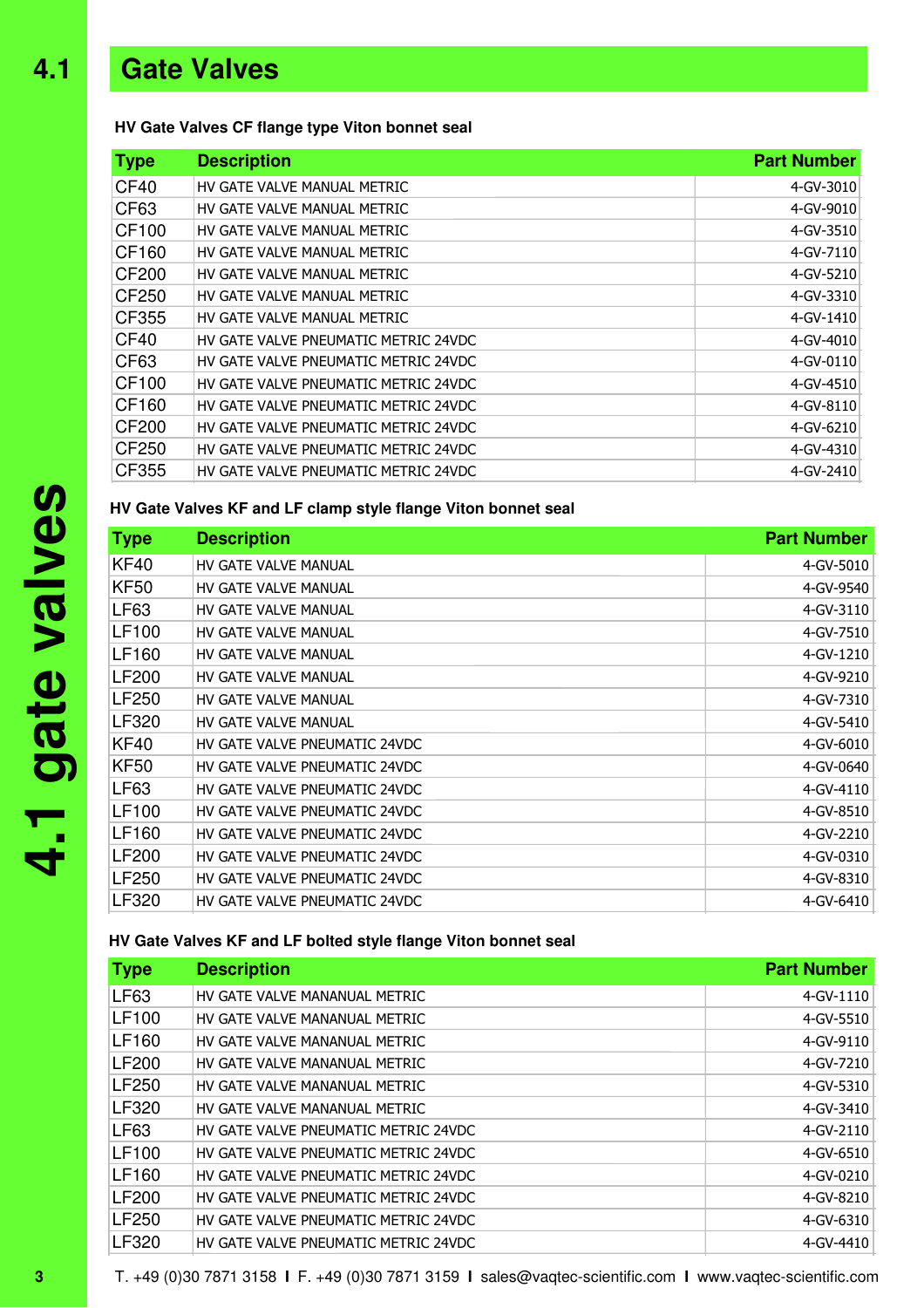T. +49 (0)30 7871 3158 **I** F. +49 (0)30 7871 3159 **I** sales@vaqtec-scientific.com **I** www.vaqtec-scientific.com **4**

### **Description**

Body and flanges of our angle valves are manufactured out of stainless steel, the linear actuation is driven by AM-350 welded bellows.

All standard flange styles CF, KF, LF, ISO-K as well as weldable versions are available, flange sizes vary from DN10 to DN100. The supplied versions show metric flange sizes.

Manual and pneumatic driven versions are possible. As a standard solenoid applies a DC 24V version, please ask us for further solutions.

Angle valves with a copper bonnet seal are rated to  $<$  2x 10<sup>-10</sup> mbar, max. bake out temperature is 200°C in open position. Angle valves with a Viton bonnet sealing are rated to  $< 2 \times 10^{-8}$ mbar with a max. bake out temperature of 150°C in open position. An elstomer gakset is used for the closing poppet sealing.

| <b>Type</b> | <b>Description</b>    | <b>Part Number</b> |
|-------------|-----------------------|--------------------|
| <b>KF10</b> | HV ANGLE VALVE MANUAL | 4-AV-5720          |
| <b>KF16</b> | HV ANGLE VALVE MANUAL | 4-AV-3020          |
| KF25        | HV ANGLE VALVE MANUAL | 4-AV-8020          |
| <b>KF40</b> | HV ANGLE VALVE MANUAL | 4-AV-3120          |
| <b>KF50</b> | HV ANGLE VALVE MANUAL | 4-AV-8120          |
| LF63        | HV ANGLE VALVE MANUAL | 4-AV-3220          |
| <b>KF10</b> | HV ANGLE VALVE MANUAL | 4-AV-9420          |
| <b>KF16</b> | HV ANGLE VALVE MANUAL | 4-AV-0520          |
| <b>KF25</b> | HV ANGLE VALVE MANUAL | 4-AV-1520          |
| <b>KF40</b> | HV ANGLE VALVE MANUAL | 4-AV-2520          |
| <b>KF50</b> | HV ANGLE VALVE MANUAL | 4-AV-3520          |
| LF63        | HV ANGLE VALVE MANUAL | 4-AV-4520          |
| LF100       | HV ANGLE VALVE MANUAL | 4-AV-6520          |

| <b>Type</b> | <b>Description</b>        | <b>Part Number</b> |
|-------------|---------------------------|--------------------|
| CF16        | UHV ANGLE VALVE MANUAL    | 4-AV-1020          |
| CF40        | UHV ANGLE VALVE MANUAL    | 4-AV-1120          |
| CF63        | UHV ANGLE VALVE MANUAL    | 4-AV-1220          |
| CF16        | UHV ANGLE VALVE PNEUMATIC | 4-AV-0620          |
| CF40        | UHV ANGLE VALVE PNEUMATIC | 4-AV-6620          |
| CF63        | UHV ANGLE VALVE PNEUMATIC | 4-AV-07200         |
| CF100       | UHV ANGLE VALVE PNEUMATIC | 4-AV-4720          |

| <b>Type</b>      | <b>Description</b>    | <b>Part Number</b> |
|------------------|-----------------------|--------------------|
| CF16             | HV ANGLE VALVE MANUAL | 4-AV-2020          |
| CF <sub>40</sub> | HV ANGLE VALVE MANUAL | 4-AV-2120          |
| CF63             | HV ANGLE VALVE MANUAL | 4-AV-2220          |
| CF16             | ANGLE VALVE PNEUMATIC | 4-AV-9520          |
| CF <sub>40</sub> | ANGLE VALVE PNEUMATIC | 4-AV-5620          |
| CF63             | ANGLE VALVE PNEUMATIC | 4-AV-9620          |
| CF100            | ANGLE VALVE PNEUMATIC | 4-AV-3720          |

**4.2 angle valves**

4.2 angle valves

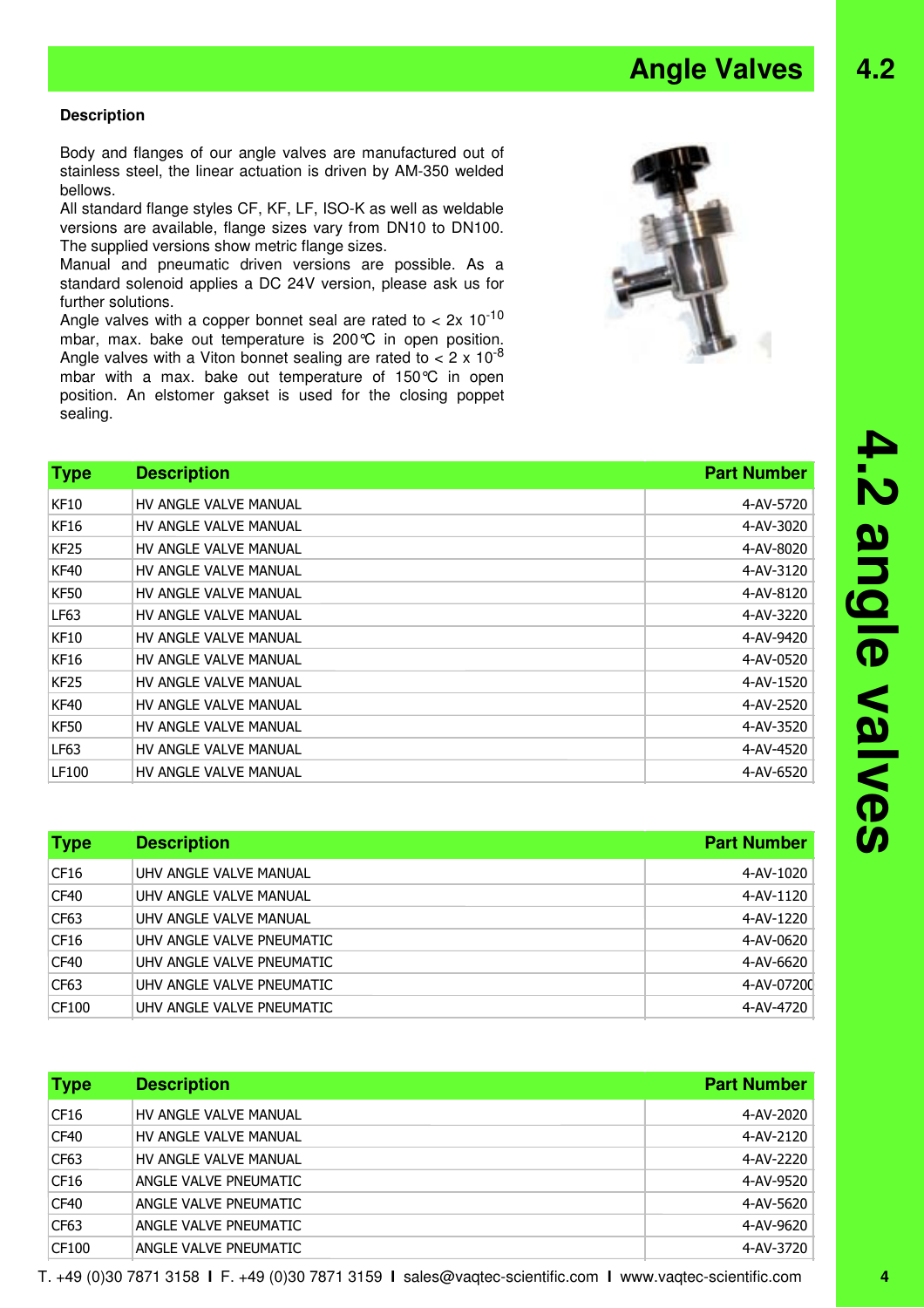### **Description**

Body and flanges of our in-line valves are manufactured out of stainless steel, the linear actuation is driven by AM-350 welded bellows.

All standard flange styles CF, KF, LF, ISO-K as well as weldable "tube end" versions are available, flange sizes vary from DN10 to DN100. The supplied versions show metric flange sizes.

Manual and pneumatic driven versions are possible. As a standard solenoid applies a DC 24V version, please ask us for further solutions.

UHV in-line valves with a copper bonnet seal are rated to < 2 x  $10^{-10}$  mbar, max. bake out temperature is 200 $\degree$ C in open position. HV in-line valves with a Viton bonnet sealing are rated to  $<$  2 x 10<sup>-8</sup> mbar with a max. bake out temperature of 150 °C in open position. An elstomer gasket is used for the closing poppet sealing.

### **In-line valves KF & LF flanges style Viton bonnet seal**

## **Type Description Part Number** KF10 HV IN-LINE VALVE MANUAL **Alternative State of the Contract Act 1** (1993) 4-IV-7030 KF16 HV IN-LINE VALVE MANUAL **Alternative Struck and Alternative Alternative Alternative Alternative Alternative A** KF25 HV IN-LINE VALVE MANUAL **Alternative Struck and Alternative Alternative Alternative Alternative Alternative A** KF40 HV IN-LINE VALVE MANUAL NOW THE SERVICE OF THE SERVICE OF THE SERVICE OF THE SERVICE OF THE SERVICE OF TH KF50 HV IN-LINE VALVE MANUAL **AUSTRALISH SERVIS ASSESSED ASSESS** LF63 HV IN-LINE VALVE MANUAL 4-IV-2330 KF10 HV IN-LINE VALVE PNEUMATIC 4-IV-3630 KF16 HV IN-LINE VALVE PNEUMATIC 4-IV-4630 KF25 HV IN-LINE VALVE PNEUMATIC 4-IV-5630 KF40 HV IN-LINE VALVE PNEUMATIC 4-IV-6630 KF50 HV IN-LINE VALVE PNEUMATIC 4-IV-7630 LF63 HV IN-LINE VALVE PNEUMATIC **And All and All and All and All and All and All and All and All and All and All and All and All and All and All and All and All and All and All and All and All and All and All and All and A** LF100 HV IN-LINE VALVE PNEUMATIC 4-IV-0730

| <b>Type</b>      | <b>Description</b>          | <b>Part Number</b> |
|------------------|-----------------------------|--------------------|
| CF16             | UHV IN-LINE VALVE MANUAL    | 4-IV-0130          |
| CF <sub>40</sub> | UHV IN-LINE VALVE MANUAL    | 4-IV-0230          |
| CF63             | UHV IN-LINE VALVE MANUAL    | 4-IV-0330          |
| CF <sub>16</sub> | UHV IN-LINE VALVE PNEUMATIC | 4-IV-6730          |
| CF <sub>40</sub> | UHV IN-LINE VALVE PNEUMATIC | 4-IV-0830          |
| CF63             | UHV IN-LINE VALVE PNEUMATIC | 4-IV-4830          |
| CF100            | UHV IN-LINE VALVE PNEUMATIC | 4-IV-8830          |

| <b>Type</b> | <b>Description</b>         | <b>Part Number</b> |
|-------------|----------------------------|--------------------|
| CF16        | HV IN-LINE VALVE MANUAL    | 4-IV-1130          |
| CF40        | HV IN-LINE VALVE MANUAL    | 4-IV-1230          |
| CF63        | HV IN-LINE VALVE MANUAL    | 4-IV-1330          |
| CF16        | HV IN-LINE VALVE PNEUMATIC | 4-IV-5730          |
| CF40        | HV IN-LINE VALVE PNEUMATIC | 4-IV-9730          |
| CF63        | HV IN-LINE VALVE PNEUMATIC | 4-IV-3830          |
| CF100       | HV IN-LINE VALVE PNEUMATIC | 4-IV-7830          |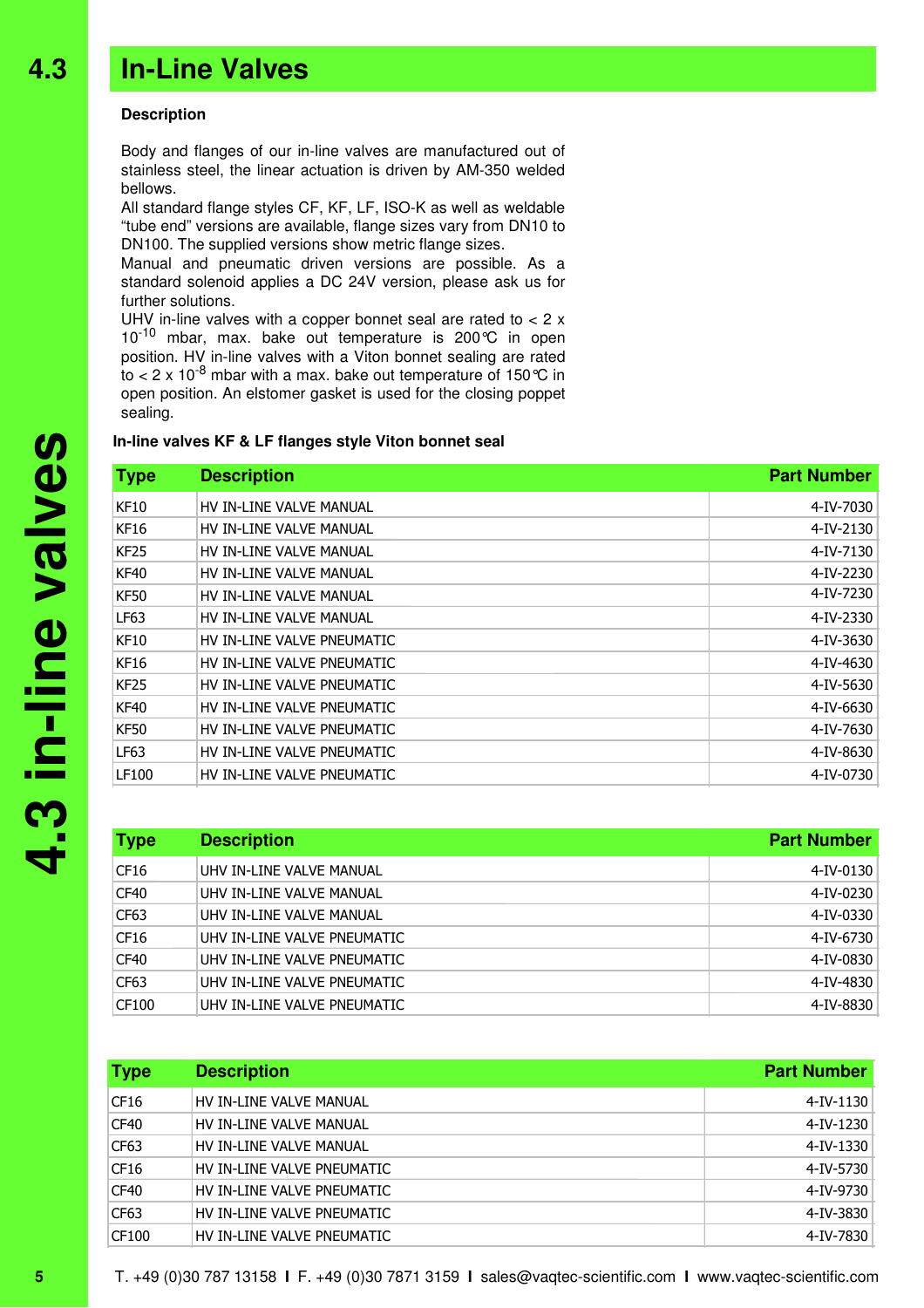**All-Metal Valves 4.4** 

### **Description**

Our manual all-metal valve is manufactured entirely out of metal: Body and flanges are out of stainless steel, the sealing is realised by a special copper poppet gasket that will be compressed into a stainless steel knife edge seat.

The all-metal valve is available as CF16 and CF40 version. A weldable "tube end" version is available on request. All versions are UHV rated to < 2 x 10<sup>-10</sup> mbar. The max. bakeout temperature is 400°C.

The valve can be used in a crygenic application down to -250°C.

### **All-Metal valves**

| <b>Type</b> | <b>Description</b>    | <b>Part Number</b> |
|-------------|-----------------------|--------------------|
| CF16        | ALL METAL ANGLE VALVE | 4-AV-6220          |
| CF40        | ALL METAL ANGLE VALVE | 4-AV-8220          |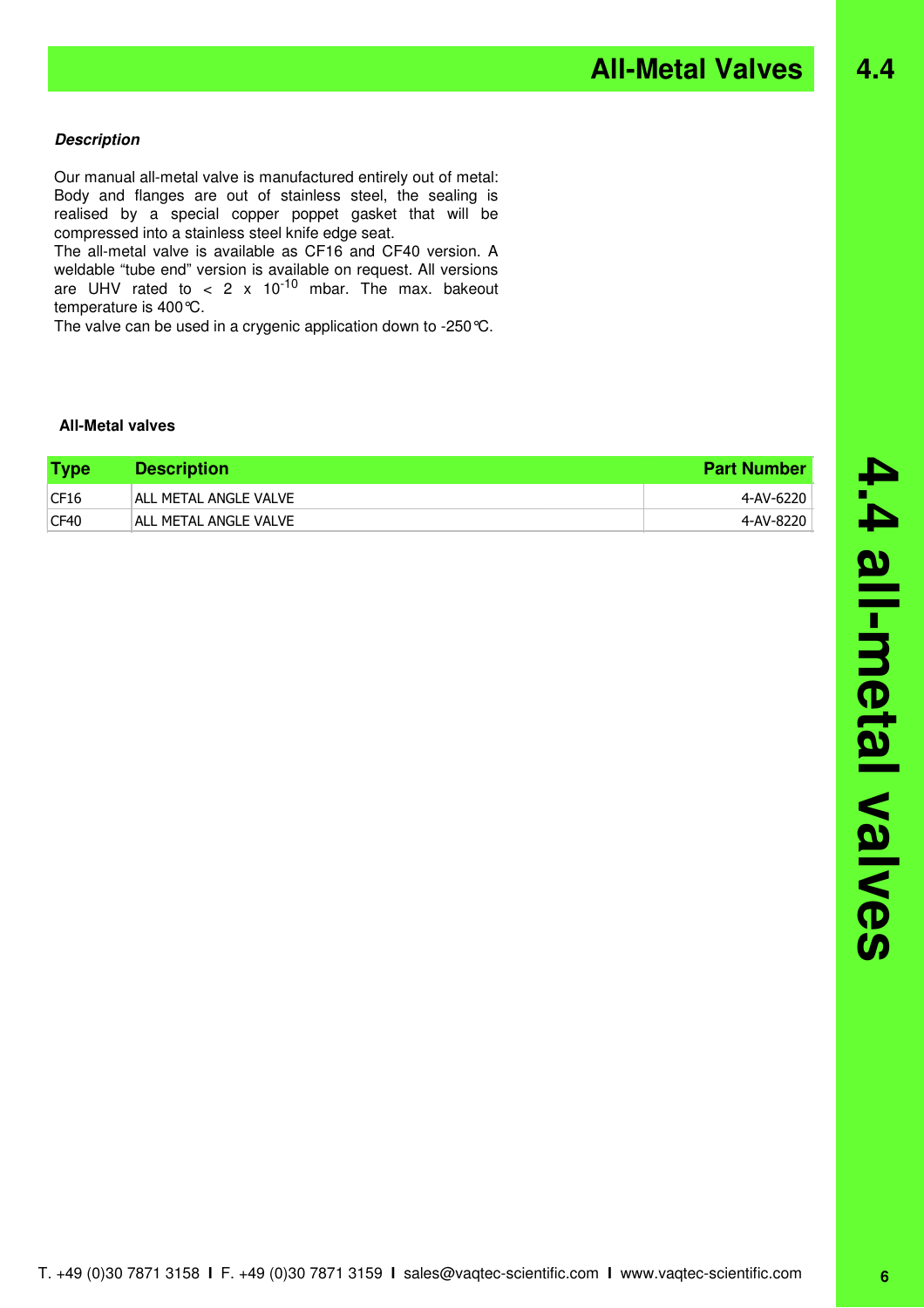# **UHV Leak Valve**

### **Description**

**4.5**

The UHV leak valve shows a firm and compact design and is manufactured entirely out of metal. It provides the ability for a precise gas inlet in smallest steps from atmosphere to UHV into your system.

The heart of the valve is a diaphragm out of gold plated stainless steel which is used for sealing. This technique allows innumerable closing/open cycles without any problems as the diaphragm can barely be damaged when used under normal handling.

The valve is available with CF16 and CF40 flanges as well as a VCRversion. Please contact us when looking for further connecting possibilities. The standard version is driven by a hand wheel that needs 10 turns throughout the total pressure range. It can be used up to 300°C, the max. bakeout temperature is 450°C (in open position).

As an option we supply a motorized version as well. It runs within 10s through the whole pressure range.

A further option is a pneumatic actuator version. It helps running the valve between 2 defined settings in a very short time.

A further option that can be supplied is a heater cartridge that is placed at the valve seat. It allows a constant heating during work time.

### Features:

Material housing: **316L** stainless steel Material diaphragm: example and the state of gold plated 316L stainless steel Materials outside of vacuum: 304 protected stainless steel Lifetime: 100.000 cycles until first service Direction of gas flow: any Mounting position: any Weights: 2.0 kg (CF40-CF16-version) 1.3 kg (CF16-CF16-version) 1.3 kg (VCR-version) + 2.3 kg additional weight for motor version + 8.6 kg additional weight for pneumatic version Inside pressure: Vacuum to 10 bar Pressure difference: 10 bar from either side Heating temperatures: 450 °C valve open 300 °C valve operable Tightness housing: 1 x 10 <sup>-10</sup> mbar l/s Tightness valve seat:  $1 \times 10^{-10}$  mbar  $1/s$ Dead volumes:  $1.0 - 1.4$  ccm main flange side 4.6 ccm side flange Turns of handwheel: 10 Moving time motor actuator: 10 s throughout whole control range

Compressed air pressure: 4–9 bar overpressure when pneumatically operated

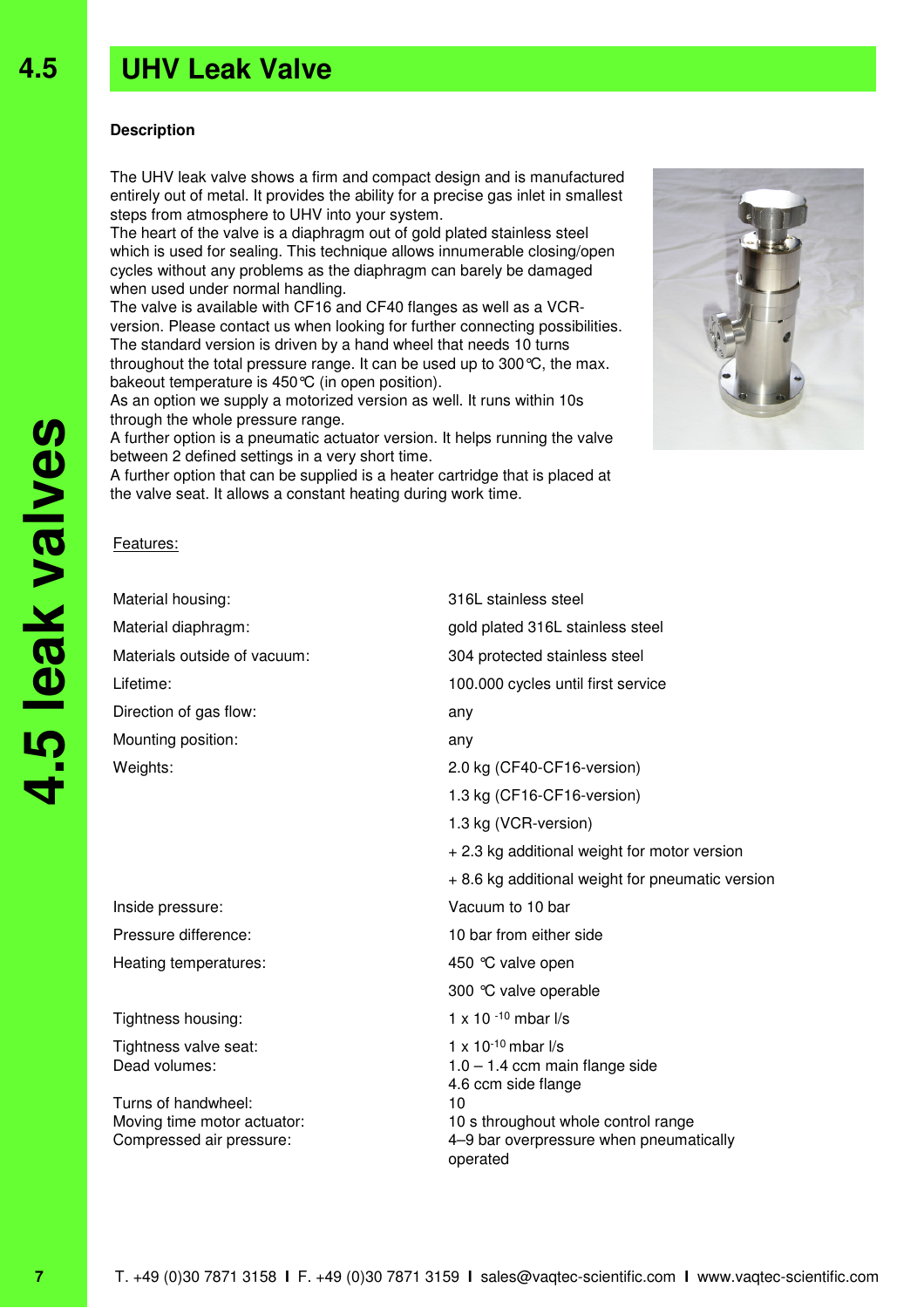**4.6**

### **Description**

Bottle gas valves are designed to easily connect disposable gas bottles to high and ultra high vacuum systems. They are manually actuated and suited to handle the common gas types like pure gases (i.e. Argon, Oxygen, Nitrogen) or a mixture of gasses normally used in research environments.

The valve body is manufactured of stainless steel (AISI 304L) and fitted with a DN16CF flange on one end (system side) and a specific thread sealed with an elastomer o-ring on the opposite side (gas bottle). The valve can be mounted in any position.

The space between the flange and the body of the valve has been increased for easy use of tools. The valve works by simple turns of the knurled knob .



### **Specification** :

Temperature range: -60 - +180°C Pressure range: max. 40 bar Vacuum range: 1 x 10 -8 mbar Weight: 0.5 kg

Seals: inside membrane bellow bottle side Viton